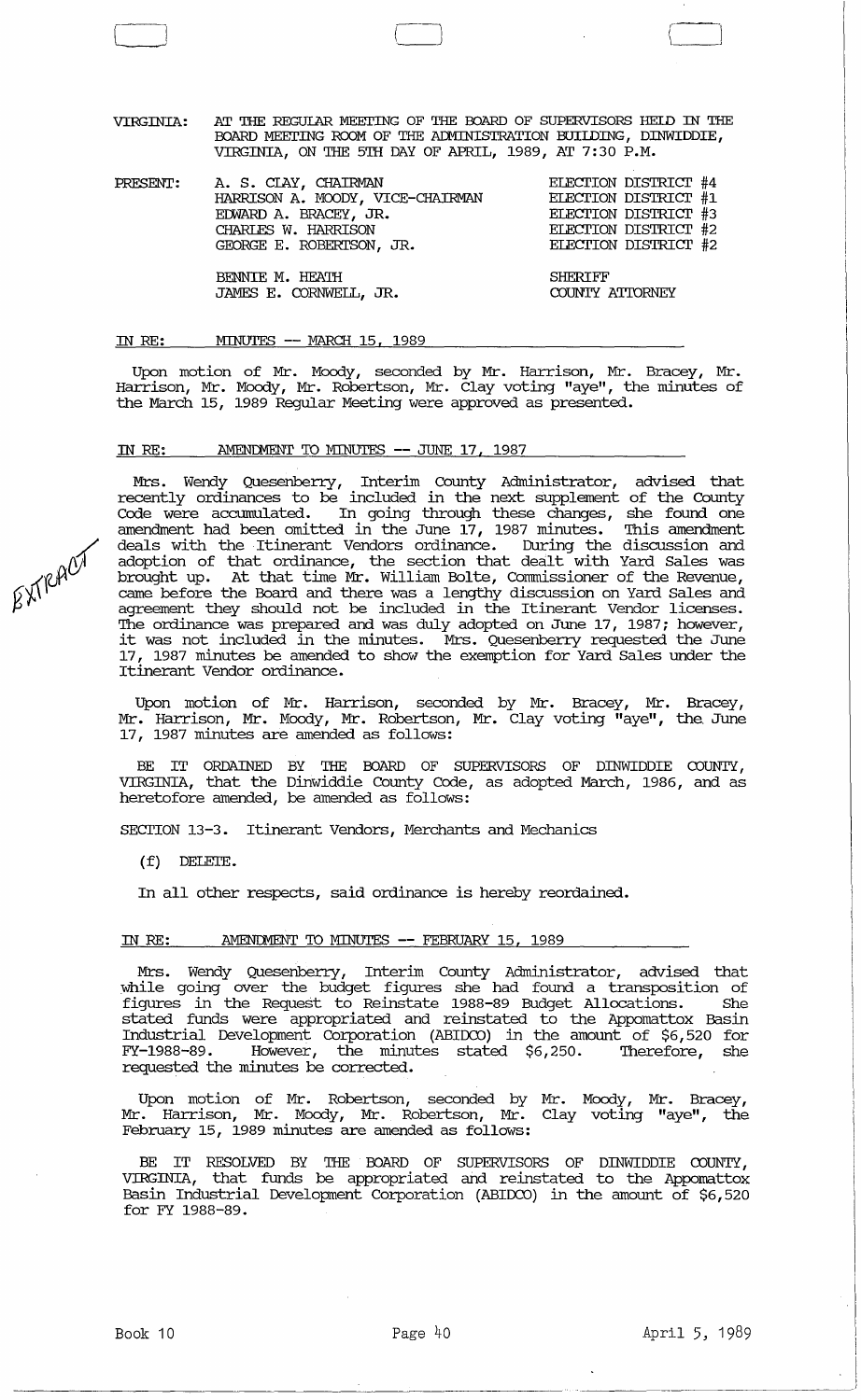#### IN *RE:* CIAIMS

Upon motion of Mr. Moody, seconded by Mr. Harrison, Mr. Bracey, Mr. Harrison, Mr. Moody, Mr. Robertson, Mr. Clay voting "aye",

 $\sim$   $\sim$ 

BE IT RESOLVED BY THE BOARD OF SUPERVISORS OF DINWIDDIE COUNTY,<br>VIRGINIA, that the following claims be approved and funds appropriated for same, using checks numbering 3750 - 3918: Payroll - \$160,831.85; Claims  $\cdot$ \$48,754.85, for a total of \$209,586.70.

### IN RE: TRANSFER OF FUNDS

الوالي المستورين

Mrs. Wendy Quesenberry, Interim County Administrator, advised that at an earlier meeting when funds were reinstated to the E911 Fund to allow the employment of a Planning Technician and related expenses, she asked this be done on an as needed basis. To this point, the money has not been transferred; however, the auditor has advised to make the transfer before the end of the Fiscal Year to show a true picture of the General Fund. The same holds true for the Self-Insurance Fund. In August the budget was amended to transfer \$25, 000 from the Self-Insurance Fund to the General Fund.

Upon motion of Mr. Bracey, seconded by Mr. Moody, Mr. Bracey, Mr. Harrison, Mr. Moody, Mr. Robertson, Mr. Clay voting "aye",

BE IT RESOLVED BY THE BOARD OF SUPERVISORS OF DINWIDDIE COUNTY, VIRGINIA, THAT \$25, 000 from the General Fund be transferred to the E911 Fund; and

BE IT FURIHER RESOLVED BY THE OOARD OF SUPERVISORS OF DINWIDDIE COUNTY, VIRGINIA, that \$25, 000 be transferred from the Self-Insurance Fund to the General Fund.

### IN RE: AMENDMENTS TO AGENDA

Upon motion of Mr. Robertson, seconded by Mr. Moody, Mr. Bracey, Mr. Harrison, Mr. Moody, Mr. Robertson, Mr. Clay voting "aye", the following amendments were approved for addition to the Agenda:

- 3 .1 Amendment to February 15, 1989 Minutes
- 6.1 Animal Warden Dog Pound Bids
- 10.2 County Attorney cable 'IV Antenna lease Transfer
- 17. a Rescue Squad Sale of Ambulance
- 17.b Circus

#### IN *RE:* TREASURER'S REroRI'

Mr. W. E. Jones, Treasurer, presented his March report.

#### IN RE: **NEW POLICE CARS**

Sheriff Bennie M. Heath requested authorization to order four (4)<br>
/ new Chevrolet police cars off State Contract. Delivery and payment will  $\mathcal{M}^{\mathcal{M}}$  be made after July 1, 1989. If ordered now, the new cars would be delivered around October. delivered around **October**.

 $\not\!\!\!\!\downarrow^{\prime}$  Upon motion of Mr. Robertson, seconded by Mr. Moody, Mr. Bracey, Mr. Harrison, Mr. Moody, Mr. Robertson, Mr. Clay voting "aye", Sheriff Bennie M. Heath is authorized to order four ( 4) new Chevrolet caprice police vehicles off State Contract, with delivery and payment to be made after July I, 1989.

### IN *RE:* DIREC'IOR OF PLANNING

Mr. Joe Emerson, Director of Planning, advised Mr. John Clarke, the Planning Technician, was to give an update on E911. However, Mr. Emerson asked to postpone the update until next month so that Mr. Clarke could

 $EY^{\prime}$ RACT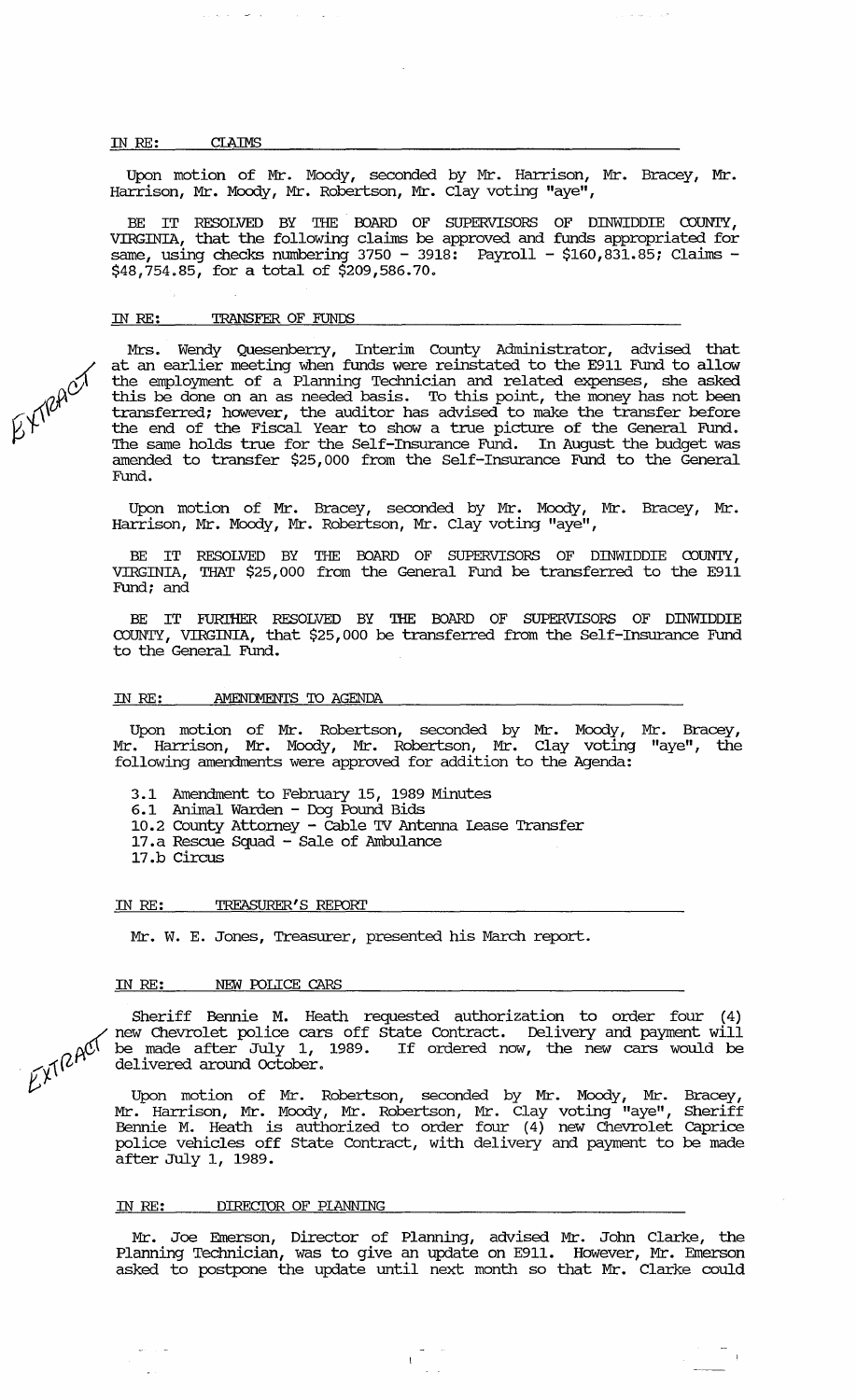research the files and do a chronological report as to what has occurred to date and to detennine what needs to be done to complete the system.

Mr. Emerson reported his office is looking into revising pennits, forms and applications. He advised a citizens' group had requested the County's application procedures be looked into. Therefore, he and Mr. Cornwell will be going over the forms and working towards bringing some new permit forms and procedures back to the Board within the next few months ..

### IN RE: SOCIAL SERVICES

[~

Mrs. King Talley, Director of Social services, advised that several changes in state allocations which impact her current budget have taken place since September 14, 1988. Some allocations have been reduced and other allocations have been increased. The overall impact on local funds is minimal and can be accommodated in the current budget. The total line items reduced were \$77,917, and involved \$9,593 local dollars. The allocations that were increased total \$36,496, and involved \$10,602 local money. Mrs. Talley requested the Board's authorization to accept and adjust the Social Services Budget according to the figures.

Upon motion of Mr. Bracey, seconded by Mr. Harrison, Mr. Bracey, Mr. Harrison, Mr. Moody, Mr. Robertson, Mr. Clay voting "aye",

BE IT RESOLVED BY THE BOARD OF SUPERVISORS OF DINWIDDIE COUNTY, VIRGINIA, that Social Services Department 1988-89 Budget be amended due to changes in state allocations as follows:

| (1) Reduction of Allocations     |                                                                                                                                                                              | Total Funds |                                                               | Local Funds           |                                         |
|----------------------------------|------------------------------------------------------------------------------------------------------------------------------------------------------------------------------|-------------|---------------------------------------------------------------|-----------------------|-----------------------------------------|
| f.                               | a. Auxiliary Grants<br>b. A.D.C. FC<br>c. Adoption Subsidy<br>d. General Relief<br>e. Special Needs Adoption<br>Child Day Care-Fee System $-23,904$                          |             | $$ - 6,000$<br>$-25,000$<br>$-12,000$<br>$-8,000$<br>$-3,013$ | $\frac{1}{2} - 1,200$ | $-2,400$<br>$-3,000$<br>603<br>$-2,390$ |
|                                  | TOTAL REDUCTION                                                                                                                                                              | \$.         | 77,917                                                        | \$                    | 9,593                                   |
|                                  | (2) Additional Allocations Received                                                                                                                                          |             |                                                               |                       |                                         |
| $a_{\bullet}$<br>$e_{\bullet}$ . | State Local Foster Care $\frac{1}{5} + \frac{19}{500}$<br>b. $A.D.C. - Day Care$<br>c. Preventive Foster Care<br>d. United Way-Home Based Care<br>Federal Emergency Mgmt Act |             | 4,000<br>2,262<br>1,667<br>9,067                              |                       | $$+9,750$<br>- 400<br>452               |
|                                  | TOTAL RECEIVED                                                                                                                                                               | \$.         | 36,496                                                        |                       | 10,602                                  |

### IN RE: SUNNYSIDE ELEMENTARY SCHOOL AUTHORIZATION TO OBTAIN BIDS FOR ROOF REPAIR

Dr. Richard Vaughn, Superintendent of Schools, requested authorization to obtain bids and award a contract for the replacement of the roof on' Sunnyside Elementary School. It is estimated that the cost will be \$160,000. He advised the entire roof would be replaced, including the insulation. He advised the County Attorney was in the process of obtaining recovery from the Warranty Company, however, replacement plans need to proceed. He advised that extra receipts and reduced expenditures during the 1988-89 school year will result in a surplus of \$170,000 which can be designated for this purpose. He advised replacement would begin as soon as school is out in June.

Mr. Cornwell stated there is a warranty on the roof that they are replacing and he is making claim against that warranty for the cost of replacement. Unfortunately, the bonding company has gone bankrupt and the warranty company is a German firm and is not:'doing anymore work in the United States. Therefore, he is dealing with the remainder of the German firm in New Jersey on an effort to acquire funds to pay for the roof. He

EXTRACT

EXTRACT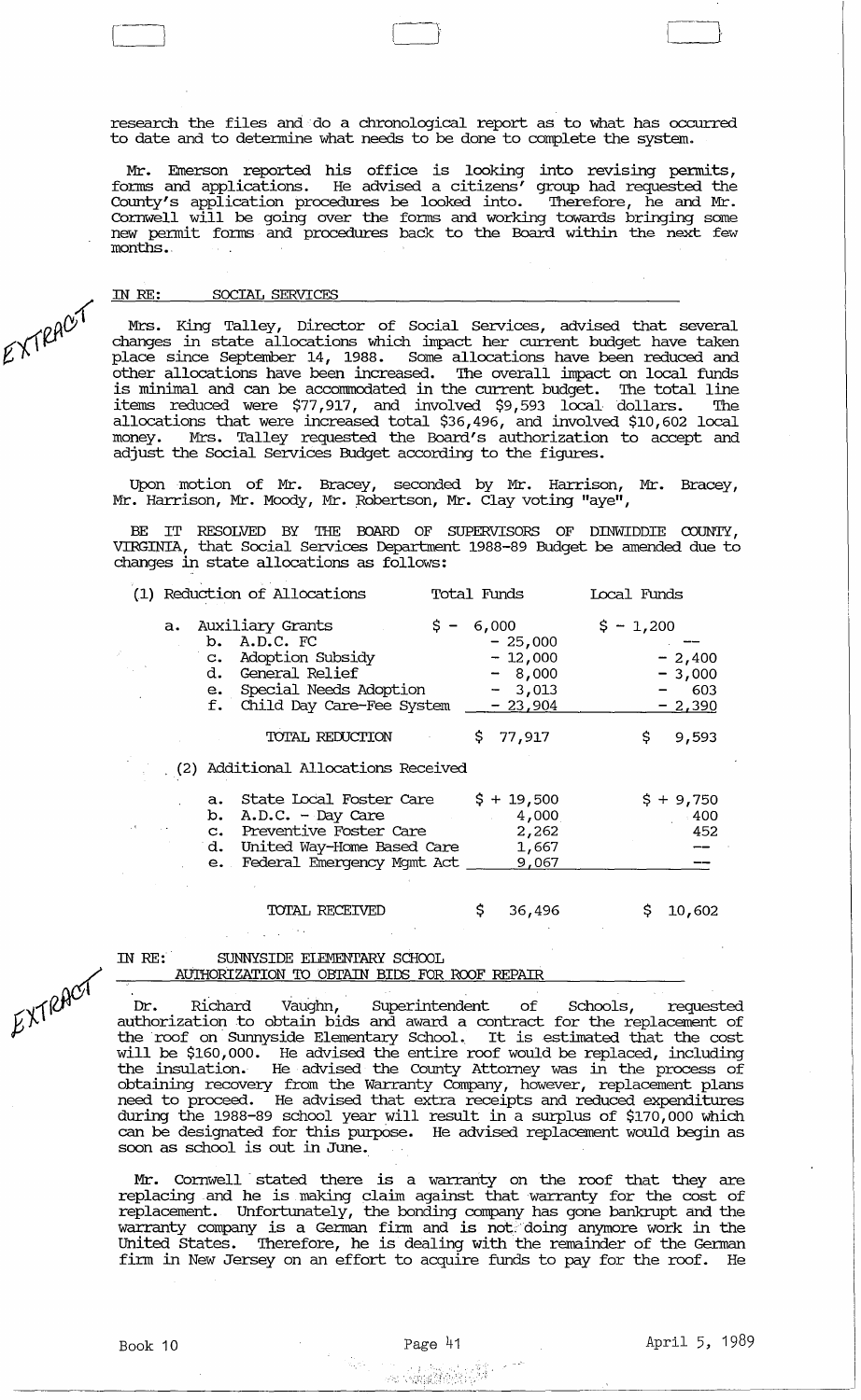anticipated a 50/50 chance of litigating. He also advised that he has not ruled out liability.

Mr. Bracey asked Mr. Cornwell's honest opinion on recovery. Mr. Cornwell advised the County would be getting something. He stated the roof had to be replaced. How much money that is recovered toward that cost will be determined during litigation.

Dr. Vaughn stated there were letters on file from the beginning about the roof leaking. In the early stages, the architect made the roofing company remove large sections of the roof and replace it with new materials, under their direct supervision. As the rest was put on, it appeared to be installed properly. 'Ihey were very diligent in keeping an eye on this problem, particularly when we first started having problems.

Mr. Robertson questioned the architect's responsibility. Mr. Cornwell stated he could not detennine that it was an architectural problem. It appeared that if the roof had been installed properly, this problem would not have occurred. On the surface it appeared to be installed properly; however, problems developed in the seams. 'Ihe architect has a large file of correspondence and has made visits to the school (without charge) and has made a diligent effort to correct the problem.

Dr. Vaughn advised that before the bid is awarded, they will make sure of the status of the company and proper warranty agreements with Mr. Cornwell.

Upon motion of Mr. Bracey, seconded by Mr. Harrison, Mr. Bracey, Mr. Harrison, Mr. Moody, Mr. Robertson, Mr. Clay voting "aye", the School Board is authorized to obtain bids for the replacement of the roof on sunnyside Elementary School using surplus funds from the 1988-89 School Board budget; and,

BE IT FURIHER RESOLVED BY THE BOARD OF SUPERVISORS OF DINWIDDIE COUNTY, VIRGINIA, that any additional local funds needed will be deducted from the 1989-90 local appropriation.

# IN RE: DEWITT SCHOOL PROPERTY

Mr. Jim Cornwell, County Attorney, reported the County has received a deed of gift and quit claim on the DeWitt School Property for no consideration. He requested a resolution accepting the conveyance and authorization for the expenditure of \$12.00 to record the deed in the courthouse.

Upon motion of Mr. Robertson, seconded by Mr. Bracey, Mr. Bracey, Mr. Harrison, Mr. Moody, Mr. Robertson, Mr. Clay voting "aye",

BE IT RESOLVED BY THE BOARD OF SUPERVISORS OF DINWIDDIE COUNTY, VIRGINIA, that the County Administrator is hereby authorized to accept on behalf of Dinwiddie County a quit claim deed for the former DeWitt School Property and is authorized to expend \$12.00 for the recording fees of such conveyance.

## IN *RE:* DINWIDDIE CABLE 'IV ANTENNA LEASE

> Mr. Jim Cornwell, County Attorney, advised in November, the  $\beta$  $\beta$ <sup> $\alpha$ </sup> franchise issued to Dinwiddie Cable TV was transferred to Dinwiddie Cable  $\sim$   $\sqrt{V}$  Partners, LP and approved by the Board. At the time the Board  $\frac{1}{2}$   $\frac{1}{2}$   $\frac{1}{2}$  transferred the franchise, they did not transfer the lease rights for the cable 'IV antenna at Namozine VFD. The County will receive \$900.00 this year for this lease. Therefore, Mr. Cornwell requested a resolution authorizing the County Administrator to sign a modification to the lease, duchorining and county numerically to bright

> Upon motion of Mr. Moody, seconded by Mr. Robertson, Mr. Bracey, Mr. Harrison, Mr. Moody, Mr. Robertson, Mr. Clay voting "aye",

> BE IT RESOLVED BY THE BOARD OF SUPERVISORS OF DINWIDDIE COUNTY, VIRGINIA, that whereas by resolution of the Board of supervisors adopted

> > $\begin{array}{c} \begin{array}{c} \text{ } \\ \text{ } \\ \text{ } \\ \text{ } \\ \end{array} \\ \begin{array}{c} \begin{array}{c} \text{ } \\ \text{ } \\ \text{ } \\ \end{array} \\ \begin{array}{c} \text{ } \\ \text{ } \\ \end{array} \end{array}$

 $\overline{\mathcal{X}}$  $K\lambda^{12}$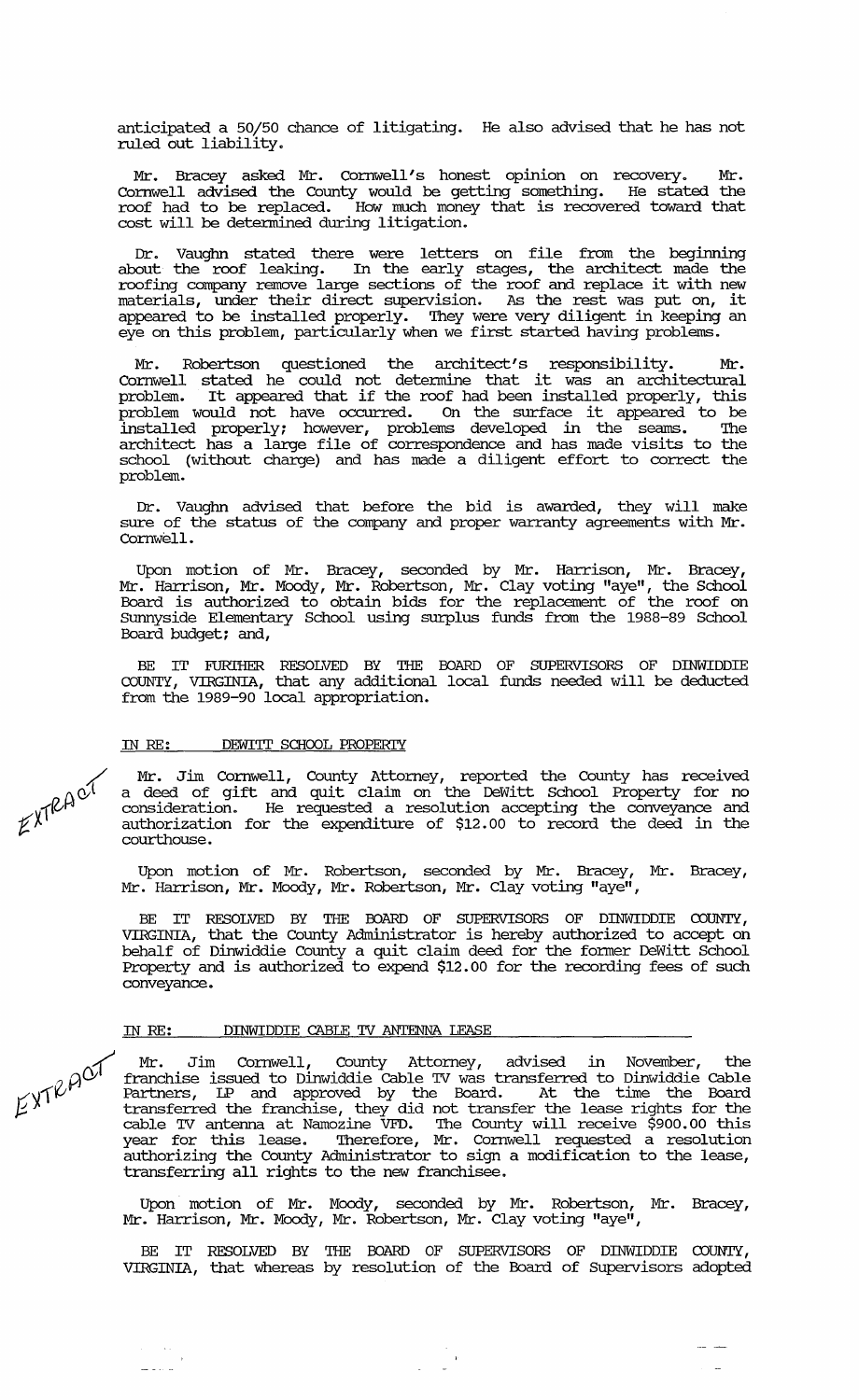

November 16, 1988, the Cable TV Franchise was transferred to Dinwiddie County Partners, LP; and,

WHEREAS, the former company, Dinwiddie cable TV, is the lessee of an antenna site which lease rights were transferred to Dinwiddie Cable Partners, LP, which transfer requires consent and approval by this Board.

NOW THEREFORE, BE IT: RESOLVED BY THE BOARD OF SUPERVISORS OF<br>DINWIDDIE COUNTY, VIRGINIA, the County Administrator is hereby authorized to execute an assignment of the lease rights of the lease dated 16th April 1986 with the modifications thereof dated November 18, 1987, to Dinwiddie cable Partners, LP.

### IN RE: RECREATION DIRECIOR

Ms. Fran Hart presented her report for the month of March. She also requested approval to attend and work the following events: Virginia Golden Olympics, Danville, VA - May 17-21; U.S. National Senior Olympics, st. louis, MO - June 19-23; GEN-CON Game Fair, Milwaukee, WI, August 8-11. She advised there will be no cost involved to the County, as her housing, meals and transportation will be picked up by the Virginia Golden Olympics for Danville and st. louis. She will pay her own way for the GEN-CON Game Fair. Mr. Bracey voiced his concern as to who will be in charge of Dinwiddie's Recreation Department while she was away. Ms. Hart advised she will have events covered and will be available by phone, if needed.

Upon motion of Mr. Robertson, seconded by Mr. Harrison, Mr. Bracey, Mr. Harrison, Mr. Moody, Mr. Robertson, Mr. Clay voting "aye", Ms. Fran Hart is authorized to attend the Virginia Golden Olympics, Danville, VA - May 17-21; U.S. National Senior Olympics, St. Louis, MO - June 19-23; GEN-CON Game Fair, Milwaukee, WI, at no cost to the County.

### IN RE: TARGET RANGE PERMIT -- LOUISE MOORE

 $\gamma'$  Mr. Jim Rice, Public Safety Officer, presented an Application for a  $p \rho O^1$  Target Range Permit from Ms. Louise Moore to conduct a Turkey Shoot on May  $\beta$   $\gamma$   $\gamma$   $\beta$ , 1989, on her property located at Route 642 and 620, Route Box 122H-1, Wilsons, Virginia. The event will be sponsored by the United Order of Tent No. 564, Sister Bertha M. Craig (leader). Mr. Rice has visited the site and recomnended approval of the permit.

> Upon motion of Mr. Moody, seconded by Mr. Harrison, Mr. Bracey, Mr. Harrison, Mr. Moody, Mr. Robertson, Mr. Clay voting "aye", Mrs. louise Moore is granted a Target Range permit to hold a Turkey Shoot on May 6, 1989, with a rain date of May 13, 1989, on her property located at Route 642 and 620, Wilsons, Virginia, with all conditions stated therein.

### IN RE: VIRGINIA DEPARTMENT OF TRANSPORTATION

Mr. Clarence Roberts, Virginia Department of Transportation, appeared before the Board on behalf of Mr. MacFarland Neblett. He advised the Board the requests for the Revenue Sharing Program for Fiscal Year 1989-90 were needed by April 14, 1989. Mrs. Quesenberry advised she and Mr. Neblett had discussed the Program and it was her understanding that the Revenue Sharing Program would require a match from the County, of which the County no longer receives Revenue Sharing Funds; therefore, the County would not be participating.

Mr. Roberts requested an Executive Session with the Board to discuss acquisition of property.

### IN RE: EXECUTIVE SESSION

Upon motion of Mr. Moody, seconded by Mr. Harrison, Mr. Bracey, Mr. Harrison, Mr. Moody, Mr. Robertson, Mr. Clay voting "aye", pursuant to Section 2.1-344 (3) of the Virginia Freedom of Information Act, the Board moved into Executive Session at 9:30 p.m. to discuss acquisition of property. A vote having been made and approved, the meeting reconvened into Open Session at 9:45 p.m.

... The set of the set of the set of  $\mathcal{L}$ 

 $\begin{picture}(20,20) \put(0,0){\line(1,0){155}} \put(15,0){\line(1,0){155}} \put(15,0){\line(1,0){155}} \put(15,0){\line(1,0){155}} \put(15,0){\line(1,0){155}} \put(15,0){\line(1,0){155}} \put(15,0){\line(1,0){155}} \put(15,0){\line(1,0){155}} \put(15,0){\line(1,0){155}} \put(15,0){\line(1,0){155}} \put(15,0){\line(1,0){155}} \$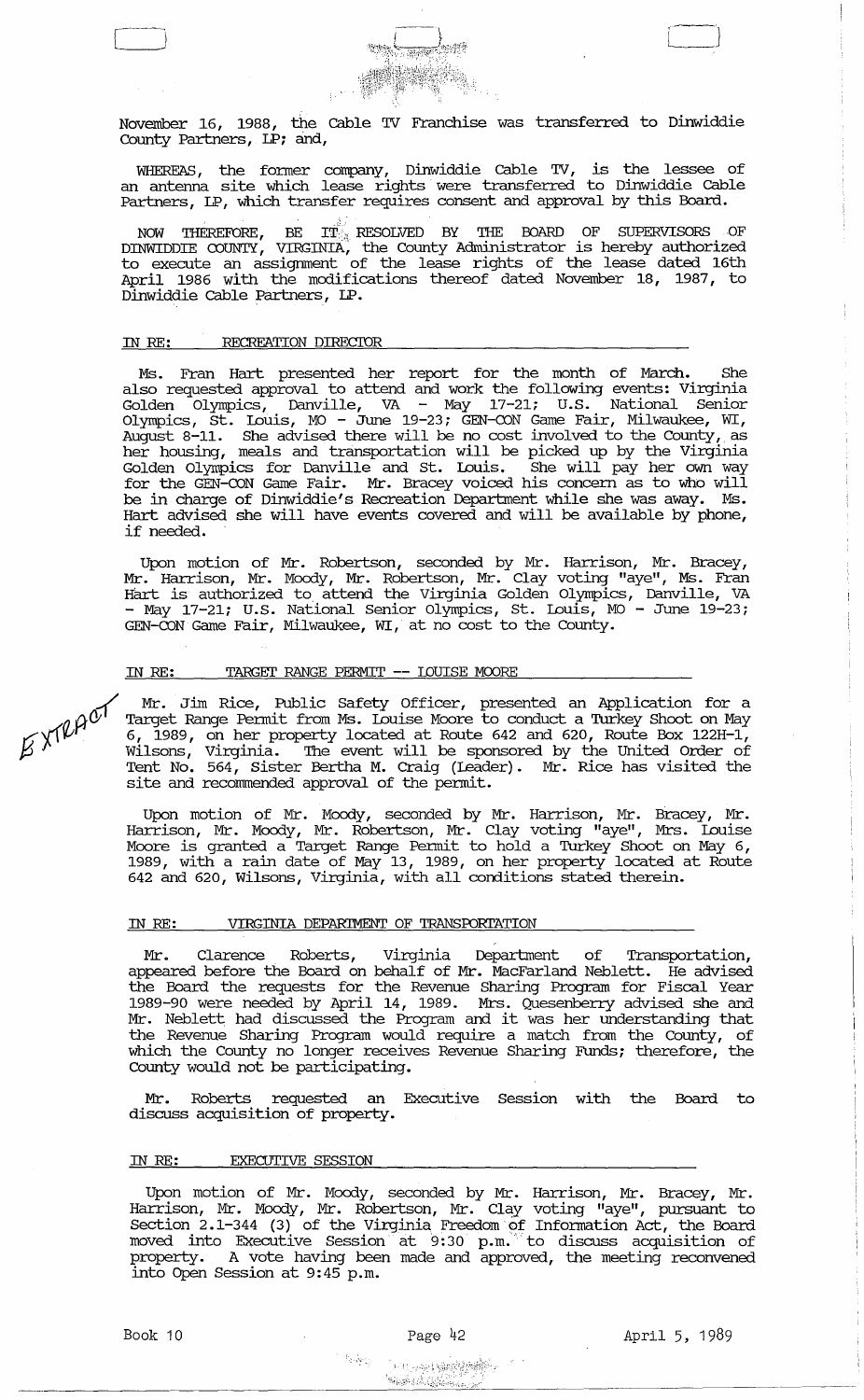### IN *RE:* VIRGINIA DEPARTMENT OF TRANSPORl'ATION (CONTINUED)

Mr. Clarence Roberts asked if there were any questions.

Mr. Clay asked to have a traffic check on the road in front of Surmyside Elementary School in McKenney to reduce the speed limit to 35 mph in front of Elder Ball Field.

Mr. Bracey wanted the status on his request from March wherein he requested a speed study on Route 619 from Route 626 to Route 734. Mr. Roberts did not have the information, but made a note of it for Mr. Neblett.

Mr. Bracey requested the contact person on getting the ditch lines pulled on Route 619, particularly from Mount level Church to the connnunity Center. Mr. Roberts advised Mr. J. T. lester is the Maintenance supervisor who schedules the work. He advised they have a program and set times when ditches are pulled.

#### IN RE: COMMONWEALTH ATTORNEY

T. O. Rainey, III, requested a time during the Executive Session to discuss the law Library. He would need the Board's comments and direction so he can proceed on a matter.

### IN *RE:* DIVISION OF FORESTRY

Mr. C. Crockett Morris, Jr., Regional Forester, Department of Forestry, presented his yearly report.

### IN *RE:* STREEI' LIGHTS **--** CHESTNUT GARDENS & MANSFIELD SOUTH

Mrs. Wendy Quesenberry, Interim County Administrator, advised at an earlier meeting the County received two requests for street lights from Chestnut Gardens SUbdivision and Mansfield South Subdivision. She accompanied representatives of Virginia Power and looked at the two subdivisions and received the following proposal from Virginia Power:

CHESTNUT GARDENS - Install 4 lights & Poles Armual Cost under new contract \$3,331.00 421.44

MANSFIELD SOUTH - 6 lights with no installation charge as poles already exist. Armual Cost under new contract \$ 632.16

Mr. Bracey inquired as to the process of subdivisions obtaining street lights. Mr. Robertson advised it has always been done where the citizens request the street lights and then examined by the County Administrator and Virginia Power, with recommendations to the Board as to where to place the lights and how many lights are required. Mrs. Quesenberry advised that when the County approved the request, the County gaesementy davised that when the county approved the request, the county has borne the street light cost. Mr. Bracey advised if this was the policy, he had two subdivisions to submit requesting street lights. He advised at some point the County is going to have to say no, due to the fact it is costing all of the citizens a great deal of money, to accommodate only a portion of the citizens.

Mr. Robertson stated the citizens of the Northern end of the County<br>ppresents as much as 50% of the tax revenue for the County. He urged a represents as much as 50% of the tax revenue for the County. unified County and not have a north and south issue. If another area of the County has a request for street lights, bring it forward and if the request is turned down, then there will be a right to discuss the issue. However, right now the street lights in the subdivisions need to be approved.

Mr. Bracey stated no one was trying to make a north/south issue. His argument is that what is good for one end of the County is good for the other, and tonight he is presenting requests for street lights in two subdivisions.

 $\mathbf{u}^{\mathrm{max}}$ 

 $\sim$  .

 $E^{\chi\tau}$ RACT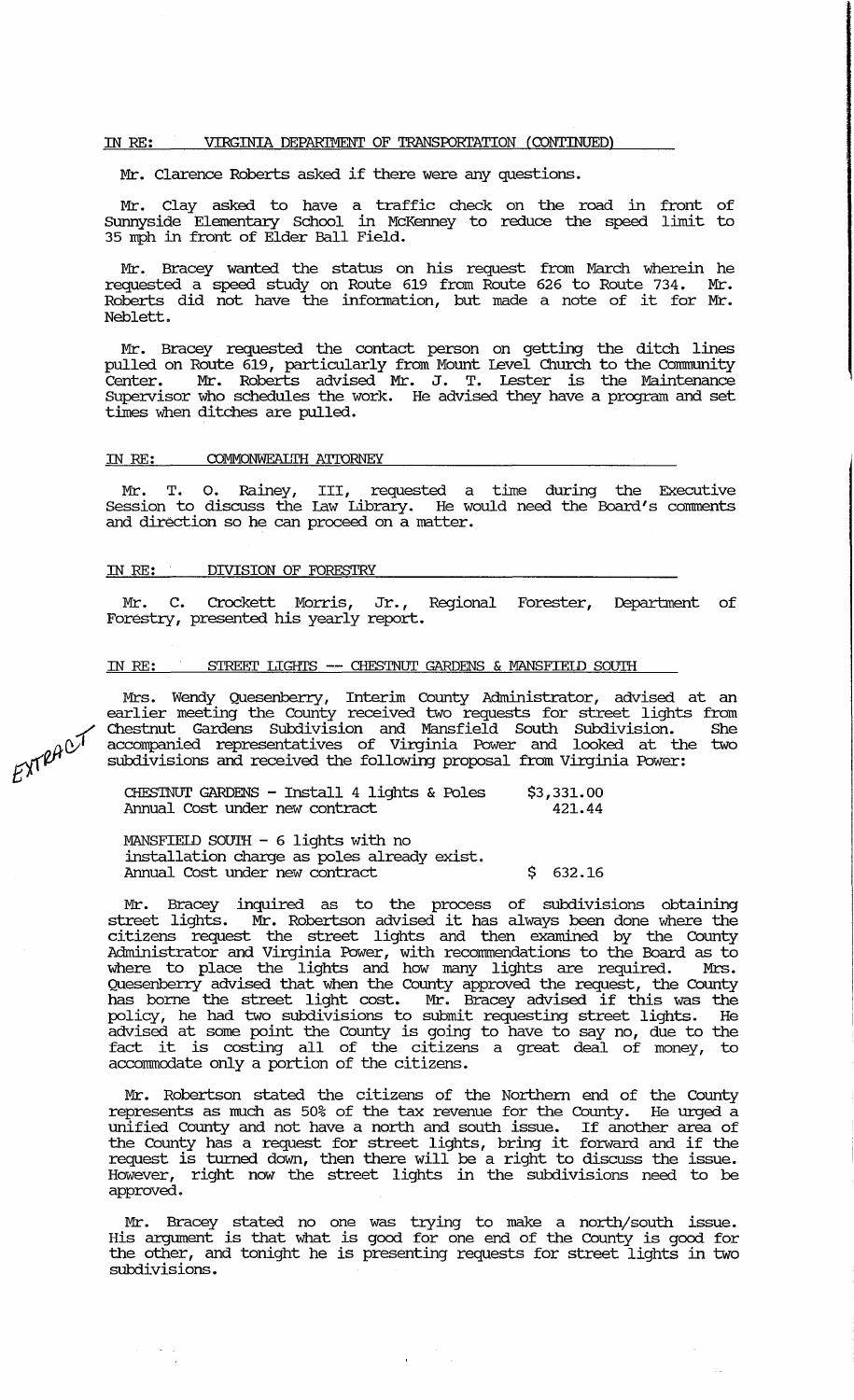Mr. Clay stated it was time to consider an ordinance to require subdivision developers to install street lights and be added onto the price of the lot. Mr. Cornwell stated this could be refexred to the Planning connnission to amend the subdivision ordinance; however, it would only be for future subdivisions. This would only cover installation cost. There is still the continuing light bill payment.

Mr. Robertson stated every bill received for electricity and FIT. RODELLSON SCALED EVERY DILI LECEIVED TON ELECTICITY and that covered the expenses. ,He was told the utility Tax was deposited to the General Fund.

Mr. Moody stated these two subdivisions have gone through the process as others have previously and he felt the Board should honor their request; however, some policy should be set as he was not in favor of paying for all the lights throughout the County.

Mr. Robertson stated he supported Mr. Moody's view in the future, and if there is a way and a solution to make it equal throughout the County, he is in favor of it.

Upon motion' of Mr. Robertson, seconded by Mr. Harrison, Mr. Harrison, Mr. Moody, Mr. Robertson, Mr. Clay voting "aye", Mr. Bracey voting "no",

BE IT RESOLVED BY, THE POARD OF SUPERVISORS OF DINWIDDIE COUNTY, VIRGINIA, that street lights for Chestnut Gardens Subdivision, which includes, four lights and poles for a cost of \$3,331 and an annual cost of \$421.44 is approved; and,

BE IT FURTHER RESOLVED BY THE BOARD OF SUPERVISORS OF DINWIDDIE COUNTY, VIRGINIA, that street lights for Mansfield South Subdivision, which includes six lights at no installation charge due to existing poles and an annual cost of \$632.15 is approved.

# IN RE: AMENDMENT TO SUBDIVISION ORDINANCE -- STREET LIGHTS

Upon motion of Mr. Harrison, seconded by Mr. Robertson, Mr. Harrison, Mr. Moody, Mr. Robertson, Mr. Clay voting "aye", Mr. Bracey voting "no", the Planning Connnission is directed to prepare an amendment to the subdivision ordinance, wherein the developer will pay for street light installation.

#### IN *RE:* STREEI' LIGHI' REQUESTS

Mr. Bracey presented requests from Stony springs Subdivision, Confederate Woods Subdivision, and Dabney Estates Subdivision for street lights and requested it be put on the April 19th Agenda.

#### IN RE: STREET LIGHT POLICY

√}

Upon motion of Mr. Moody, seconded by Mr. Robertson, Mr. Bracey, Mr. Harrison, Mr. Moody, Mr. Robertson, Mr. Clay voting "aye", the County Administrator is instructed to come up with a policy for street lights in existing subdivisions.

## IN *RE:* DINWIDDIE/PRINCE GEORGE COUNTY OOUNDARY LINE

Mr. George Hobbs, Route 1, Box 76B, Carson, Virginia appeared to speak for the record on the boundary line and stated he has contested this issue 'from the beginning. He stated during the last three weeks he has worked the County line from the, Petersburg city Limits to the Sussex Line and has talked to over 200 people and no one that he has talked with has said the line was not moved over into Prince George. He asked what property was Dinwiddie giving up? He said the line had been there for over 100 years or more and the Board had decided to move it. He asked what the County was gaining by moving the line?

Mrs. Quesenberry advised she had talked with the Commissioner of the Revenue and Prince George County and the Engineer located monuments only. SUrveys of individual property lines were not done. All he did was

EXTRACT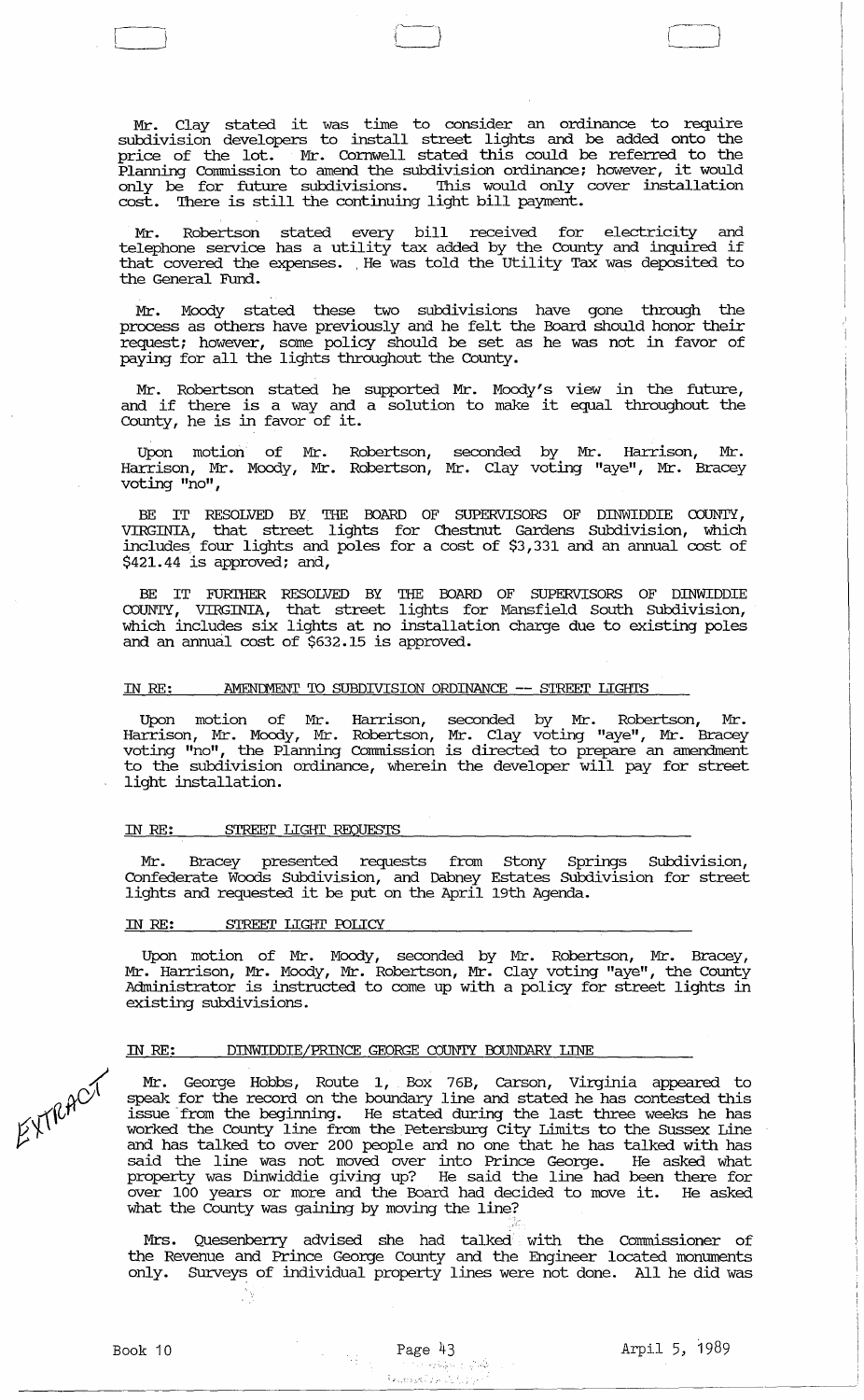relocate 11 monuments. Without doing a survey of each parcel, there is no way of knowing if the land is officially in Prince George or Dinwiddie. The boundary line issue was done because of development in the northern end of the County. When surveyors went out, there were no points of reference. 'Iherefore, the two counties wanted to establish points of reference for future surveys. Now the monuments are there. 'Ihe taxation will change only if a new survey is done of any property on the line and will change only it a new survey<br>it is recorded.

 $E^{\chi\uparrow\rho\rho\text{cV}}$ 

Mr. Hobbs stated that problems are now created for future families, as in future years they won't know where their property will be. Mrs. Quesenberry explained it will stay where it is right now, unless the land is resm:veyed. Mr. Hobbs asked if the house stays there, why didn't the line stay there? Why was the line moved? He stated there were four houses between carson and the Sussex line that will be paying taxes in Prince George that have been in Dinwiddie for over 100 years and now the line is moved. Mrs. Quesenberry stated they will continue to be where the interest moved. This, gassementy stated they will continue to be where the are unless a new survey is done and it is recorded. A surveyor will have a point of reference, instead of having five points of reference. Nothing is going to happen unless a resmvey is done to change or divide property on the line.

Mr. Hobbs wanted to know why the line could not have been left where it was surveyed in 1901. Mrs. Quesenberry advised the surveyors found the moriuments of 1901 and that is where he has relocated them. Mrs. Quesenbeny stated she understood Mr. Hobbs does not agree with the  $\tilde{f}$ indings or the monument findings.

Mr. Hobbs asked what did the surveyor establish his survey by? Mrs. Quesenberry advised the surveyor had shown him previously the 1901 plat and field notes that were used.

Mr. Hobbs asked Mr. Bracey and Mr. Clay where the County Attorney found his records to show that the notes were rewritten in 1966, and who authorized the records to be rewritten? Did the County Attorney bring anything back to show this? Mr. Bracey stated the attorney sent Mr. Hobbs the same material he sent him. 'Ihe papers that Mr. Hobbs presented, and the papers found in the Prince George Courthouse were identical, except for one or two words. Mr. Hobbs asked where the records came from. Were they in the Court Records or the Board of supervisor's Minutes? Mr. Bracey advised they were from the Clerk's Office. Mr. Hobbs stated this is not what he asked for. He wanted to know if the records were legal. In other words, who authorized the records to be rewritten in 1966? The reason he asked this is he has some field notes too that are different from the records. Mr. Bracey advised he is going by the sealed document the County Attorney found in the Prince George Clerk's Office.

Mr. Cornwell advised he was instructed to see if he could find the original 1901 court file that had the surveyor's field notes and the surveyor's records. He went to the Prince George Courthouse, to an old filing cabinet in the Circuit Court Clerk's Office, and there did not appear to be any new paper there, as it was old, hard to read and hard to copy'. He pulled all of the records, copied them and sent them to you. They were certified by the Clerk. He compared the Engineer's copy, with the copy from the records, and found one or two words different from the 1901 original file and what was in the book which stated it was microfilmed in 1966.

Mr. Hobbs stated he had a lawyer to look and he could not find them. Mr. Hobbs wanted to know the page number and book Mr. Cornwell them. Mr. Hobbs wanted to know the page number and book Mr. Cornwell<br>found these documents. Mr. Cornwell advised they were not in a book, they were in a file.

Mr. Robertson stated the County paid \$40,000 to have the line surveyed and he thought if there was any recourse it should be taken up with the surveyor.

Mr. Clay expressed to Mr. Hobbs he was sorry he disagreed with the Board, however, \$40,000 had been paid and the Board had tried to accommodate his requests in that they had the surveyor come back out to meet with Mr. Clay, Mr. Bracey, Mrs. Quesenbeny and himself, which cost meet with m. Clay, m. Elacty, ms. gatteriourly and infiectiv, which cose<br>an additional \$350. Mr. Clay stated if Mr. Hobbs had any recourse he an additional \$350. Mr. Clay stated II Mr. Hob<br>could present it to the Circuit Court at that time.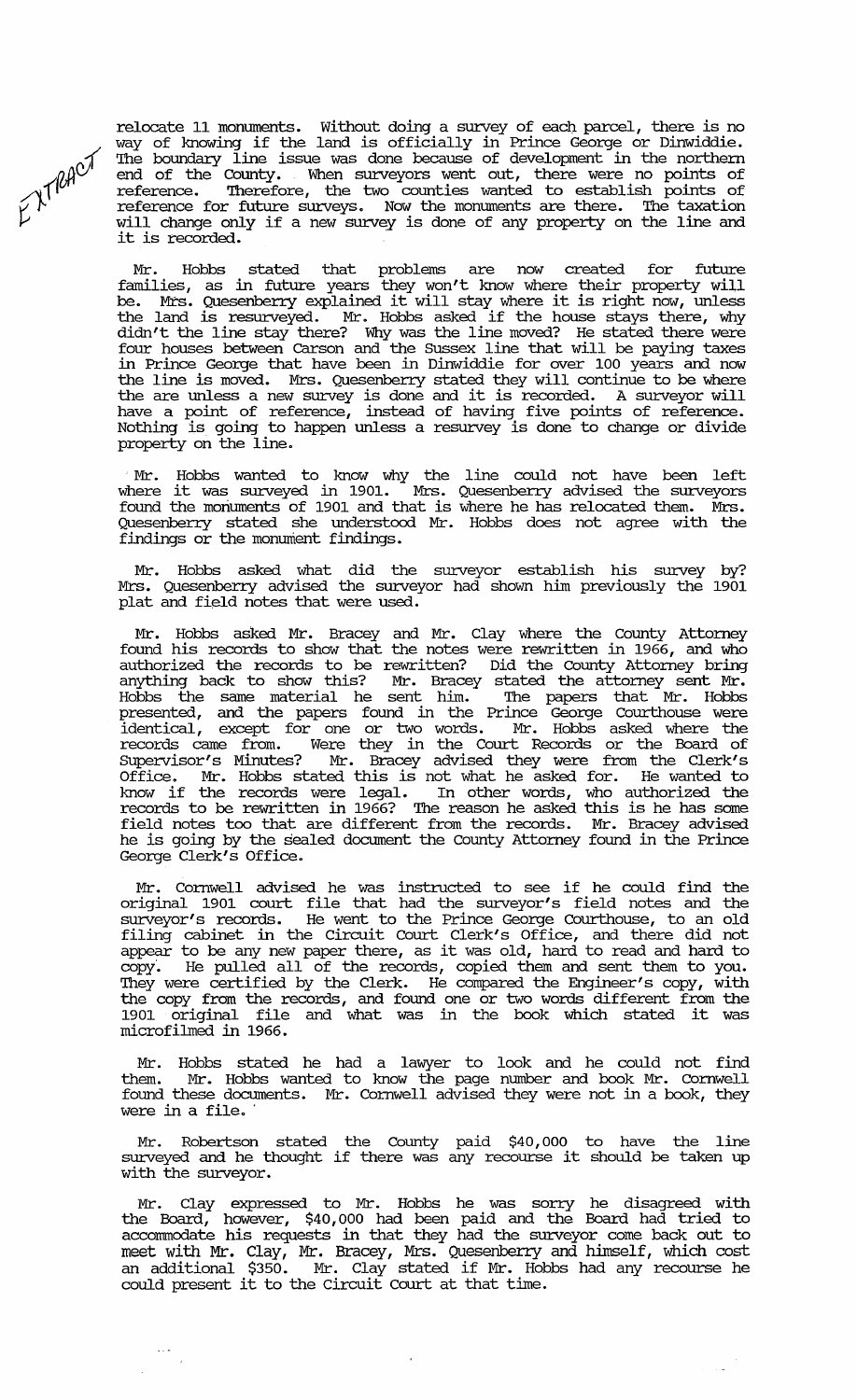Mr. Hobbs asked does he go to court on the matter next. Mr. Cornwell stated he would show Mr. Hobbs where he found the records.

 $\Box$ 

Upon motion of Mr. Harrison, seconded by Mr. Robertson, Mr. Bracey, Mr. Harrison, Mr. Moody, Mr. Robertson, Mr. Clay voting "aye",

BE IT ORDAINED BY THE BOARD OF SUPERVISORS OF DINWIDDIE COUNTY, VIRGINIA that the boundary line is accepted and approved as shown on the survey dated June 1988 and prepared by Rouse-sirine Associates, Ltd. as the agreed boundary line pursuant to section 15.1-1031.1 of the Code of Virginia; and,

BE IT FURIHER RESOLVED THAT THE BOARD OF SUPERVISORS OF DINWIDDIE COUNTY, VIRGINIA authorizes the County Attorney to proceed with Court approval thereof pursuant to Section 15.1-1031.3 of the Code of Virginia.

### IN RE: JAIL IMPROVEMENTS - AWARD OF CONTRAcr

lY1rB. Wendy Quesenberry, Interim County Administrator, advised four hids had been received on the jail renovations. This renovation would include a . fire escape, small enclosure for a recreation area, replace roof,' boiler work arid pipe replacement. 'Ibe bids ranged from \$333,900 to \$462,798. Mrs. Quesenberry advised this work has to be done. As previously discussed, the County is taking in prisoners from other localities to offset the costs. Originally \$200,000 was budgeted; however, in August this was cut to \$100,000. The additional money will be borrowed and included in the tax anticipation note. Mrs. Quesenberry requested authorization to accept the low bid, James Fox & Sons, Inc. from Richmond, in the amount of \$333,900. She noted the bids were done with deducts, such as not doing the roof, or boiler, and the dollar amounts involved would not result in a significant cost saving. Mr. Harrison modived would not result in a significant cost saving. In: natrison<br>asked if this would take care of all the jail needs. Mrs. Quesenberry answered this will take care of things that are known of now and committed to the jail itself. 'Ibis does not include the parking area improvements.

Upon motion of Mr. Robertson, seconded by Mr. Harrison, Mr. Bracey, Mr. Harrison, Mr. Moody, Mr. Robertson, Mr. Clay voting "aye",

BE IT RESOLVED BY THE BOARD OF SUPERVISORS OF DINWIDDIE COUNTY, VIRGINIA, that the bid submitted by James Fox & Sons, Inc. from Richmond, Virginia, in the amount of \$333,900 is accepted for the jail improvements, the funding to be included in the 1989 tax anticipation note.

# IN RE: JAIL IMPROVEMENTS -- PARKING LOT

Mrs. Wendy Quesenberry, Interim County Administrator, advised a long standing issue has been the parking situation at the jail, including removal of the old jail, and additional drainage that needed to be done if removar or the old jarr, and additional drainage that heeded to be done if<br>the parking lot was paved. If anything was done, it will have to be considered in the new budget. She stated EPA has new guidelines that constacted in the new sadge. She stated in has new gardenings dide required on any existing underground gasoline tanks to provide monitoring with special spill cups on top of the tanks and a monitoring device for<br>leaks. The following vear, corrosion protection will need to be done. The following year, corrosion protection will need to be done. She stated a considerable amount of money will be required. Therefore, their idea now is to get rid of as many tanks as the County possibly can and consolidate them. Gas tanks are in use now at the jail where a great number of the County vehicles fuel up. She has been working with the School Board to see if these tanks were removed from the jail, could the County consolida:te with the School Bus garage and all County vehicles go there to gas up. Pumps will be added to take care of our needs, as we are on a key system and that type operation will be continued.

She advised the old jail is located at these gas tanks and the She dovised the old jail is located at these gas tanks and the Sheriff has been requesting something be done with the old jail as it is becoming a safety hazard..'Ibe County had talked of seeking bids to tear down and remove the old jail. Another suggestion was that some individual or organization might be interested in taking down the old jail for the benefit of having the old bricks, bars, etc.

Upon motion of Mr. Bracey, seconded by Mr. Harrison, Mr. Bracey, Mr. Harrison, Mr. Moody, Mr. Robertson, Mr. Clay voting "aye", the County

EXTRACT

<,: ' <sup>~</sup>." \_\_ ~~ \_\_\_\_\_\_\_\_\_\_\_\_\_\_\_\_ .\_.~~\_. · ... \_'·\_.1":.... .• • ~'>,--,(J.r"---"",,,-,--,,\_~ *\_\_* ,\_~ *\_\_* ~ *\_\_ \_*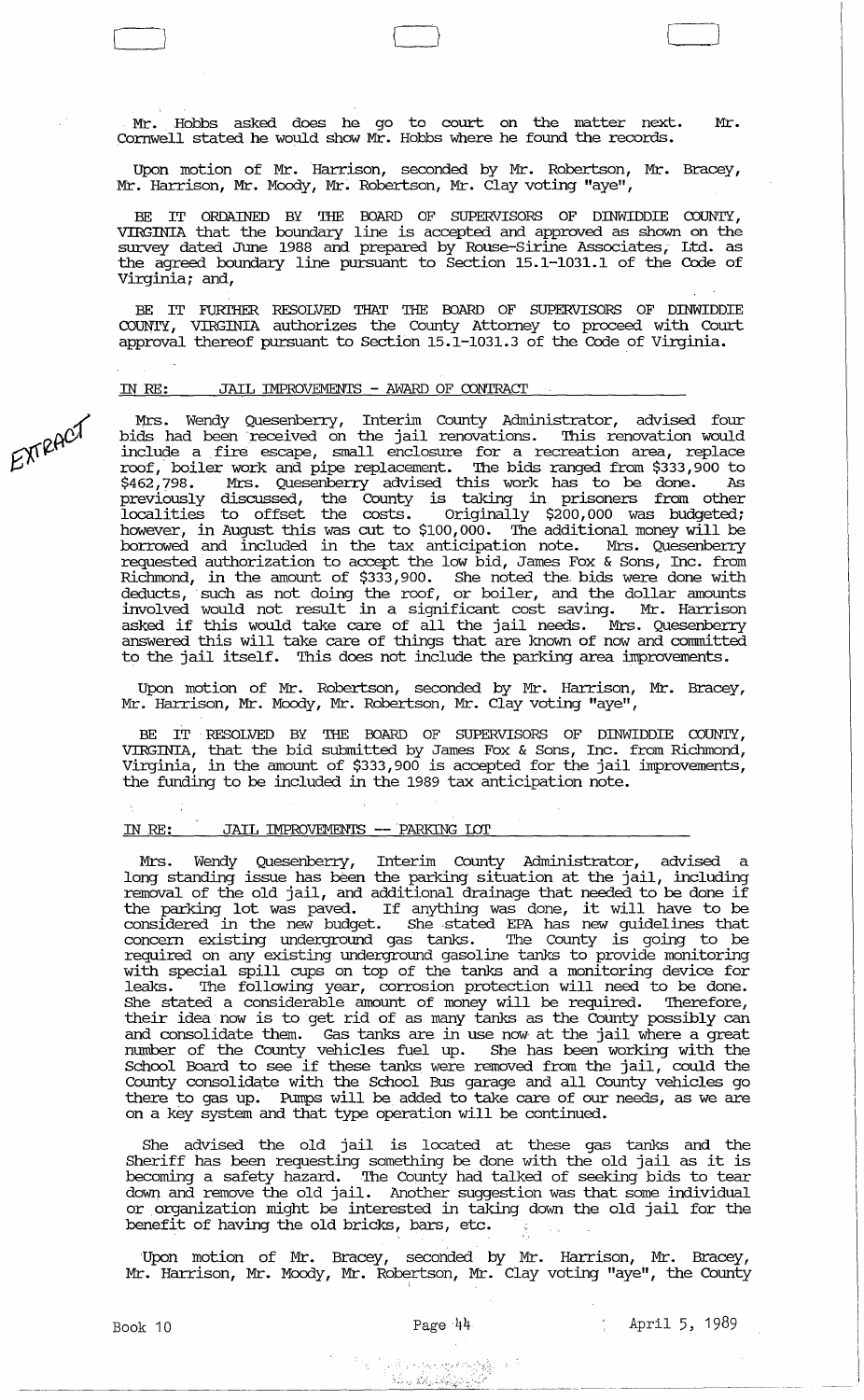Administrator is authorized to obtain sealed bids from individuals or organizations interested in demolishing the old jail for the bricks and bars at no cost to the County.

### IN *RE:* REGIONAL JAIL

EXTRACT

Mrs. Wendy Quesenberry, Interim County Administrator, advised the County has been involved with the Regional Jail Assessment study with other localities. The study has been completed and the Corrrrnittee is at the point where they need to know if we will be participating, and if so how many bed spaces we will need. Also, if we plan to stay in the study, some up front planning funds in the amount of \$4,000 are requested. Therefore, we need to decide if the County will be participating in the Regional Jail.

Mrs. Quesenberry stated no one has a crystal ball but the Sheriff feels that with Dinwiddie County prisoners only and with the double bunking, we will have more than adequate facilities to care of our jail needs by the year 2000. If the County participates in the Regional Jail and reserves 30 beds on a bed space basis, then Dinwiddie's cost would be around \$45,000 per cell for construction cost. Therefore, Dinwiddie's estimated cost would be  $$1,404,000$ . The State would reimburse  $$600,000$ , leaving Dinwiddie's total cost of \$804,000.

Mrs. Quesenberry stated the Regional Jail is at least three years away if construction begins now. The County has just awarded a \$333,900 bid for work to be done on the jail and a sewage treatment plant has to be constructed. We must do these things to keep operating the jail. Even if the County participates in the Regional Jail, we would not be able to close our jail down and we would still have the costs we have now.

Upon motion of Mr. Harrison, seconded by Mr. Bracey, Mr. Bracey, Mr. Harrison, Mr. Moody, Mr. Robertson, Mr. Clay voting "aye",

BE IT RESOLVED BY THE BOARD OF SUPERVISORS OF DINWIDDIE COUNTY, VIRGINIA, that the County will not participate in the Regional Jail; and,

BE IT FURl'HER RESOLVED BY THE BOARD OF SUPERVISORS OF DINWIDDIE COUNTY, VIRGINIA that the County will not appropriate funds for the Regional Jail planning effort.

#### IN *RE:* VIRGINIA roWER AGREEMENT

Mrs. Wendy Quesenberry, Interim County Administrator, advised the County has a new three year contract with Virginia Power effective July 1, 1988. Every three years the Virginia Association of Counties and Mlmicipal League negotiates for all of the municipalities with Virginia Power to get the best rate. They negotiated a decrease of more than 14% in comparison to the previous three year contract. She advised the County will be receiving a refund due to the decrease in rates since we have been paying the old rates since July 1, 1988. She requested authorization for the chainnan to sign the contract for a three year tenn.

Upon motion of Mr. Moody, seconded by Mr. Robertson, Mr. Bracey, Mr. Harrison, Mr. Moody, Mr. Robertson, Mr. Clay voting "aye",

BE IT RESOLVED BY THE BOARD OF SUPERVISORS OF DINWIDDIE COUNTY, VIRGINIA that the Chairman of the Board of Supervisors is authorized to sign a three year rate contract with Virginia Power for electric service, effective July 1, 1988.

### COST ALLOCATION PIAN

Europe The Res. Mrs. Wendy W. Quesenberry, Interim County Administrator, advised the County had received two proposals for the Cost Allocation Plan - David *\J* \J'. M. Griffith & Associates for \$3,200; and Robinson, Fanner, Cox Associates I: The stated the County has been dealing with David M. Griffith since the County started preparing a Cost Allocation Plan. This plan allows the County to recover funds for administering federal grants, mainly through Social Services. Last year \$13,000 was recovered and this year \$9,000 will be received. She stated both finns are qualified.

 $\sim$   $-$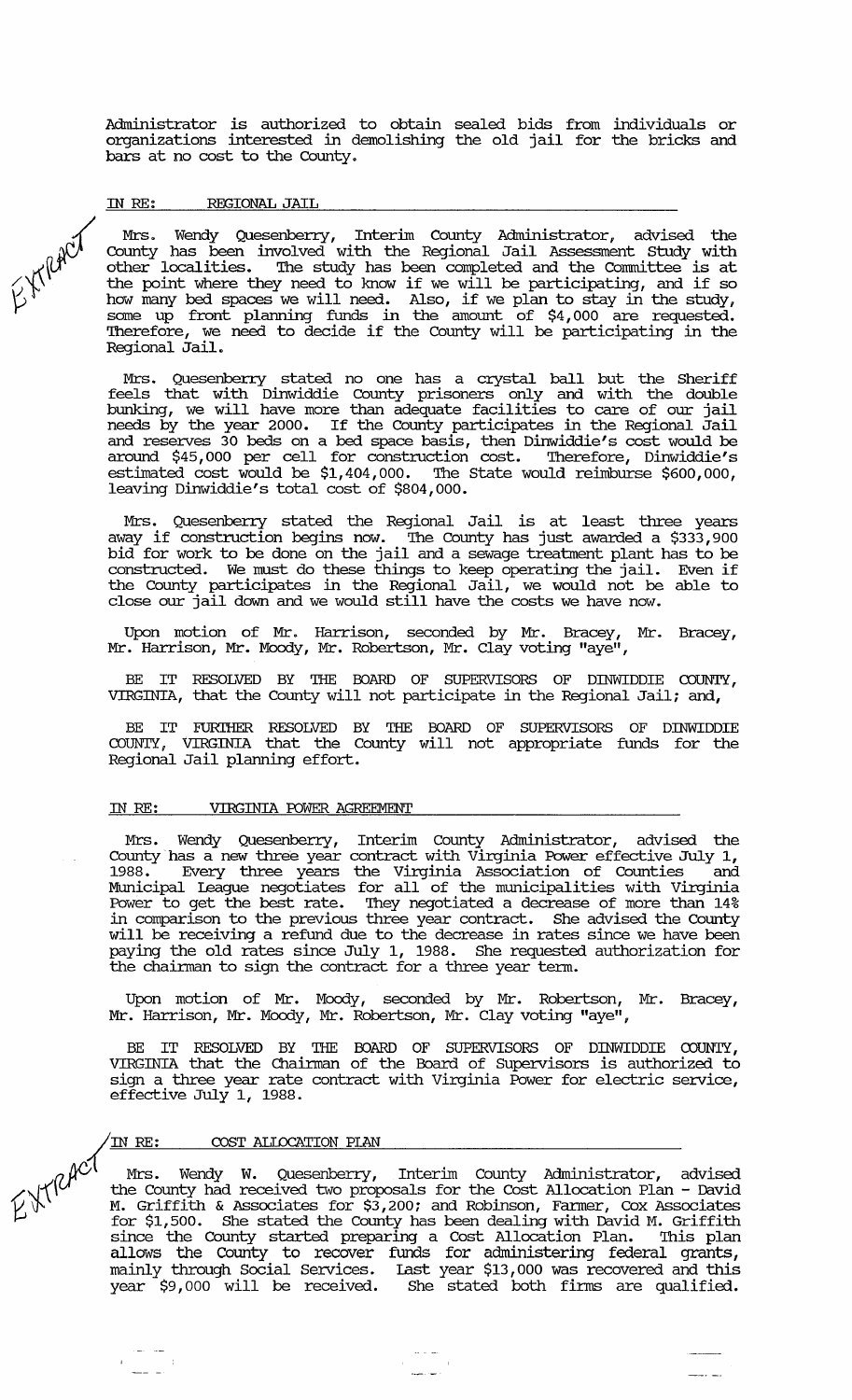However, since Robinson, Fanner, Cox is less than half the cost of David M. Griffith, she recommended the contract be awarded to Robinson, Farmer, Cox for three years, subject to annual renewal by the County.

 $\begin{pmatrix} 1 & 1 \\ 1 & 1 \end{pmatrix}$ 

Upon motion of Mr. Robertson, seconded by Mr. Moody, Mr. Bracey, Mr. Harrison, Mr. Moody, Mr. Robertson, Mr. Clay voting "aye",

BE IT RESOLVED BY THE BOARD OF SUPERVISORS OF DINWIDDIE COUNTY, VIRGINIA, that Robinson, Farmer, Cox be awarded the three year contract based upon their bid of \$1,500 to prepare the County's Cost Allocation Plan.

### IN RE: **LAKE CHESDIN BOAT LANDING**

EXTRACT

Mrs. Wendy Quesenberry, Interim County Administrator, advised that awarding the contract to operate the lake Chesdin Boat landing was postponed at the last meeting. She stated the Boat landing is owned by the state Game Commission and the County has a contract with them. Bids were solicited to operate the Boat landing and Mr. Frank Blaha was the only one to send in a proposal. Mr. Blaha operated the Boat landing last year and broke even on his collections and expenses. Mr. Blaha is proposing to be at the Boat landing on weekends, Wednesday and/or Thursdays and Holidays. Mr. Blaha requested the season pass be raised from \$20.00 to \$25.00 (which was approved by the Game Commission) and increase the County's share of the insurance cost to help him make a small profit this season. The insurance is \$834.12 per year, wherein the County paid half the cost last year. This year he requested an additional \$100 making the County's share \$534.12. Approximately 62 season passes were making the County's share \$534.12. Approximately 62 season passes were sold last year.

Mr. Robertson stated the past season passes were dated January 1st; however, this is called a "Season Pass". To eliminate confusion, he suggested dating the passes from beginning of the contract to the end of the contract.

Upon motion of Mr. Robertson, seconded by Mr. Harrison, Mr. Bracey, Mr. Harrison, Mr. Moody, Mr. Robertson, Mr. Clay voting "aye",

BE IT RESOLVED THAT THE BOARD OF SUPERVISORS OF DINWIDDIE COUNTY, VIRGINIA awards the lake Chesdin Boat Landing Contract to Mr. Frank Blaha, renewable for three years; and

IT FURIHER RESOLVED BY THE BOARD OF SUPERVISORS OF DINWIDDIE COUNTY, VIRGINIA, that the season pass will remain at \$20.00; and

BE IT FURI'HER RESOLVED BY THE BOARD OF SUPERVISORS OF DINWIDDIE COUNTY, VIRGINIA that the County will pay the entire cost of the liability insurance for Mr. Blaha in the amount of \$834.12.

# IN RE: FAX MACHINE

Upon motion of Mr. Bracey, seconded by Mr. Harrison, Mr. Bracey, Mr. Harrison, Mr. Moody, Mr. Robertson, Mr. Clay voting "aye", the Fax Machine issue was brought off the table from the March 15, 1989 meeting.

Mr. Bracey stated he feels the County offices need a FAX Machine. At the last meeting the features the staff requests was questioned.

Mr. Robertson questioned paying \$500 to \$600 more to pay for a code or security feature. He agreed the County needs a FAX Machine.

Upon motion of Mr. Harrison, seconded by Mr. Bracey, Mr. Bracey, Mr. Harrison, Mr. Moody, Mr. Robertson, Mr. Clay voting "aye", the issue was postponed and the County Administrator instructed to review the various machines and features with Mr. Robertson.

#### IN RE: MEETING DATES

 $\lceil \cdot \cdot \cdot \cdot \rceil \cdot \lceil \cdot \cdot \cdot \rceil \cdot \lceil \cdot \cdot \cdot \rceil \cdot \lceil \cdot \cdot \cdot \rceil \cdot \lceil \cdot \cdot \rceil \cdot \lceil \cdot \cdot \rceil \cdot \lceil \cdot \cdot \rceil \cdot \lceil \cdot \cdot \rceil \cdot \lceil \cdot \cdot \rceil \cdot \lceil \cdot \cdot \rceil \cdot \lceil \cdot \cdot \rceil \cdot \lceil \cdot \cdot \rceil \cdot \lceil \cdot \cdot \rceil \cdot \lceil \cdot \cdot \rceil \cdot \lceil \cdot \cdot \rceil \cdot \lceil \cdot \cdot \rceil \cdot \lceil \cdot \cdot \rceil \cdot \lceil \cdot \$ 

 $\epsilon_{\alpha}$  is  $\alpha_{\beta}$  .

April 5, 1989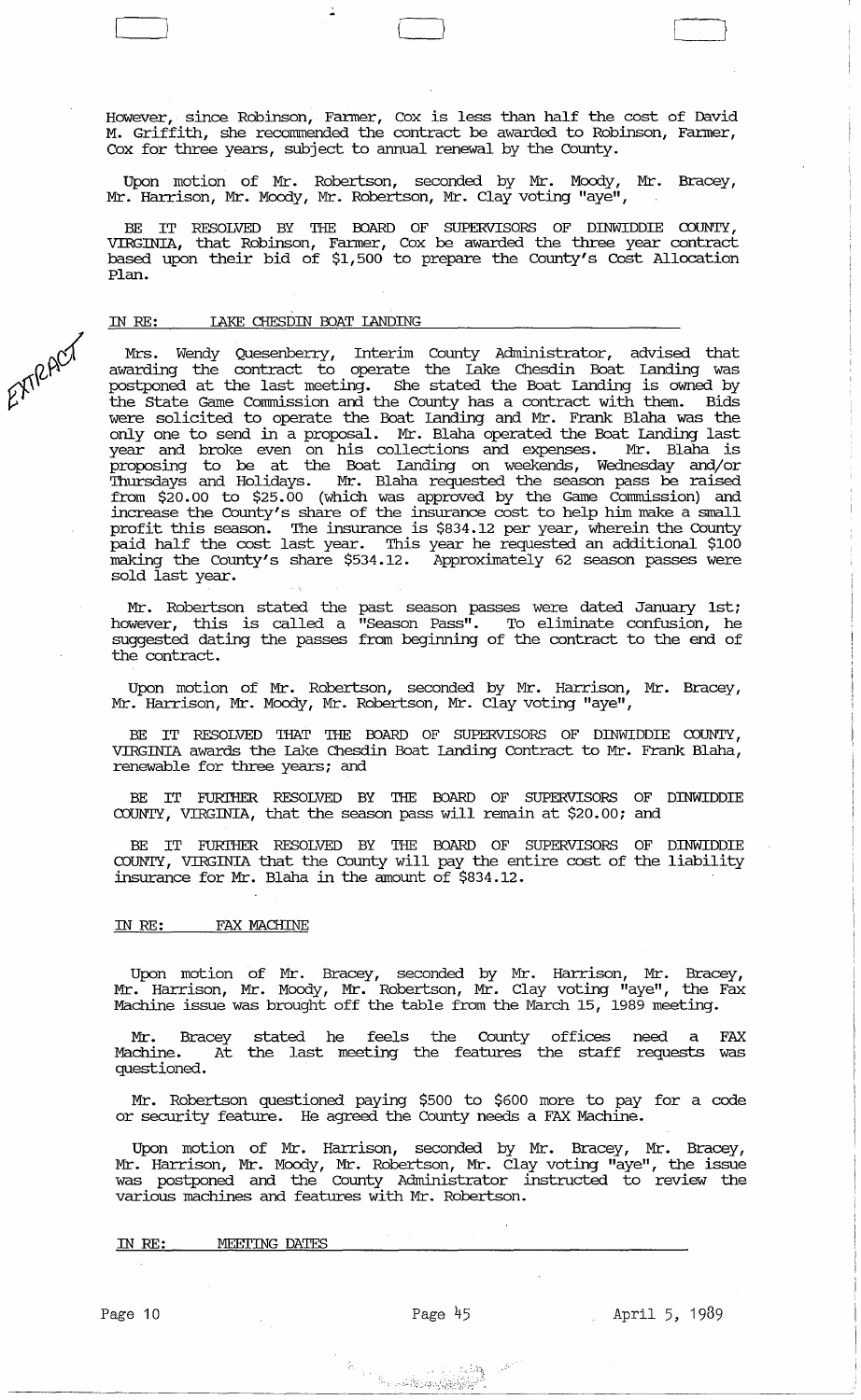Mrs. Wendy Quesenberry, Interint County Administrator, advised a date had to be set for a Budget Workshop. Also, the Certification Committee has asked to meet with the Board before the Budget session. The Board was unable to meet before the next meeting; therefore, the setting of a date and time was postponed until April 19, 1989.

~

The Board agreed to meet with the Airport Authority before their regular meeting at 4:00 p.m., on April 25, 1989, at the Airport terminal.

#### IN *RE:* RESCUE SQUAD -- SAlE OF AMBUIANCE

Mrs. Wendy Quesenberry, Interim County Administrator, advised the Dinwiddie Rescue Squad has sold the 1983 Chevrolet ambulance to Oak Hill Example 2011 We used Auto Parts and needed authorization to transfer the title.<br>We used Auto Parts and needed authorization to transfer the title.<br>We upon motion of Mr. Robertscom

 $\text{W}$  Upon motion of Mr. Robertson, seconded by Mr. Bracey, Mr. Bracey,  $\beta$  Mr. Moody, Mr. Robertson, Mr. Clay voting "aye", Mr. Harrison had left the room;

> BE IT RESOLVED BY THE BOARD OF SUPERVISORS OF DINWIDDIE COUNTY, VIRGINIA that the County Administrator is authorized to sign the title of the 1983 Chevrolet Ambulance Truck, VIN: Oak Hill Used Auto Parts.

#### IN RE: CIRCUS

Mr. Wendy Quesenberry, Interint County Administrator, advised a request from the Great American Circus has been submitted to hold a 3-ring circus on April 30, 1989,· on property owned by Robert Ragsdale. 'Ihis event will not be sponsored by a County group and will be held on private property. She required the company to file an application for a Special Entertainment permit i however, the County has no control over the group, other than inspections through the Building Inspector and Public Safety Director. They will pay a business license tax and admissions tax.

Mr. Clay advised he had talked with Mr. Ragsdale and he indicated he had requested 5% of the proceeds be donated to charity or the rescue squad.

Mr. Dwayne Abernathy, Building Inspector, advised the Health Department will not be involved as it is up to the Building Inspection Department to enforce bathroom facilities. The Public Safety Director will also have laws to enforce.

Mr. Rice pointed out that the Sheriff's Department, Rescue Squad and Fire Departments, as well as himself and Mr. Abernathy will be affected by this event.

Mrs. Quesenberry advised they will be providing free tickets for children under 12 through the schools. She advised she brought this to the Board's attention as information. There was no action or endorsement required of the Board.

Mr. Cornwell advised that there is no permit fee or ordinance to cover this type of event. There is no ordinance on the books to approve this event or disapprove it. To control such an event will have to be done through public health and safety with the Building Inspections and Public Safety Offices and through the license taxes.

#### IN *RE:* EXECUTIVE SESSION

Upon motion of Mr. Moody, seconded by Mr. Harrison, Mr. Bracey, Mr. Harrison, Mr. Moody, Mr. Robertson, Mr. Clay voting "aye", pursuant to Section  $2.1-344$   $(1)$ ,  $(3)$ ,  $(5)$ , and  $(6)$  of the Virginia Freedom of Information Act, the Board moved into Executive Session at 10:50 p.m. to discuss personnel, use of real property, industrial development and legal matters. A vote having been made and approved, the meeting reconvened into Open Session at 12:01 a.m.

 $\bar{\mathbf{r}}$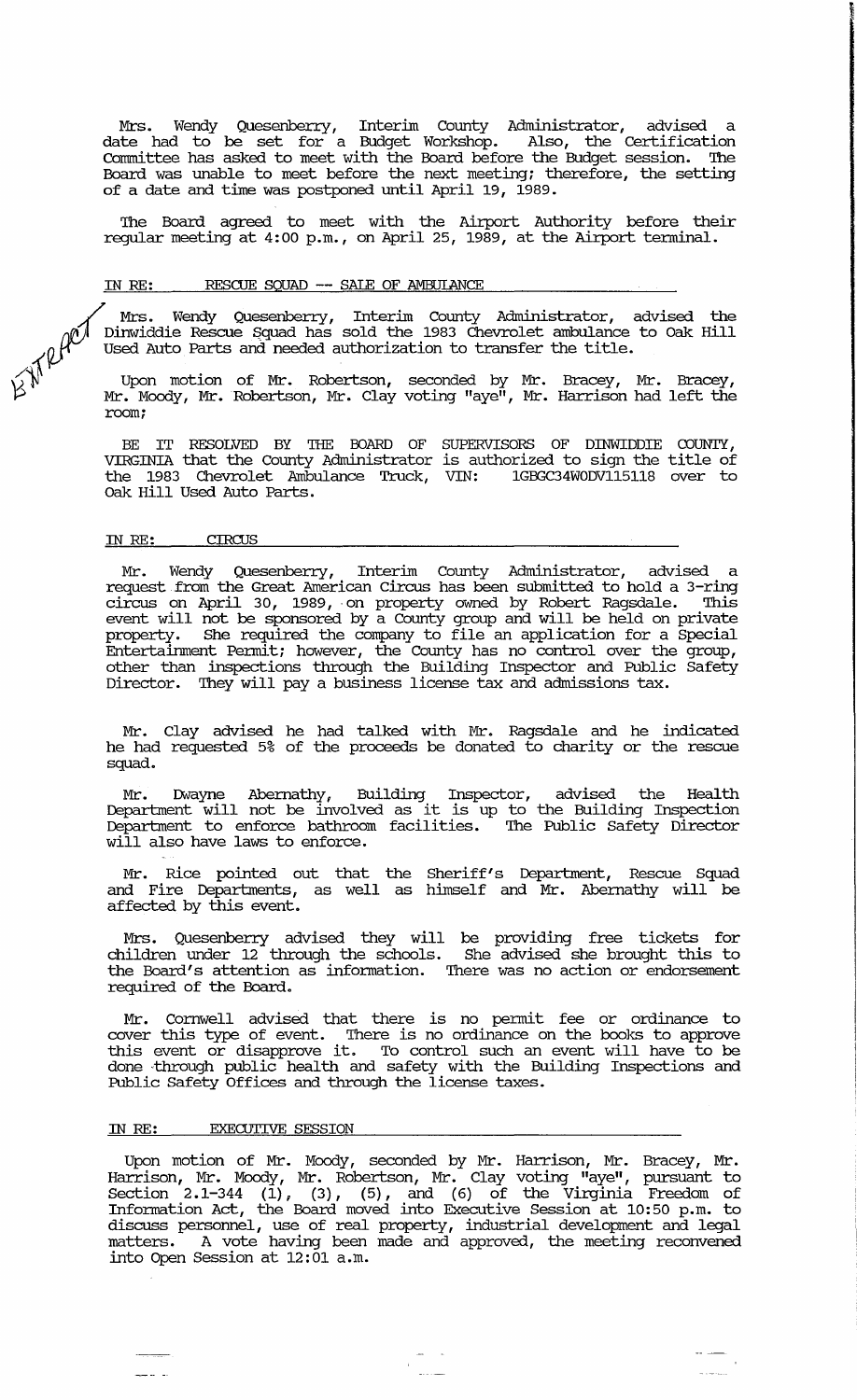### IN RE: AUTHORIZATION TO POLICE DUMPSTERS

Mrs. Wendy Quesenberry, Interim County Administrator, advised there is an uncontrollable situation concerning the misuse of dumpsters and in an effort to try to correct this problem and extend the life of our present landfill, she requested authorization to hire at a fixed rate, Deputy Sheriff volunteers to police the dumpsters. They will work through the Director of Sanitation and monitor different sites. This would be on a trial basis. If this does not work out with the Sheriff's Department, they may have to hire someone at an hourly rate to police the dumpsters. There is money in the Department of Sanitation budget to do this.

Upon motion of Mr. Moody, seconded by Mr. Harrison, Mr. Bracey, Mr. Harrison, Mr. Moody, Mr. Robertson, Mr. Clay voting "aye",

IT RESOLVED BY THE BOARD OF SUPERVISORS OF DINWIDDIE COUNTY, VIRGINIA that the Director of Sanitation and the County Administrator work with volunteers from the Sheriff's Department to police the dumpster sites and enforce the Solid Waste Ordinance on a temporary basis; and

BE IT FURTHER RESOLVED BY THE BOARD OF SUPERVISORS OF DINWIDDIE COUNTY, VIRGINIA that the Director of Sanitation and County Administrator be authorized to hire someone at an hourly rate if the Sheriff's Department is unable to assist.

# IN RE: DEPUTY ANIMAL WARDEN -- AUTHORIZATION 'ID ADVERI'ISE

Mrs. Wendy Quesenberry, Interim County Administrator, advised that when the budget was adopted there was a position for a full time Deputy Animal Warden position. However, before that position could be filled there was a freeze put on hiring. Therefore, the Animal Warden has had part-time help, which in actuality has been full-time help as the individual has been working 40 hours a week. She requested authorization to -advertise for a full time Deputy Animal Warden. Once the position is filled, they will decide what to do with the part-time position.

Upon motion of Mr. Robertson, seconded by Mr. Moody, Mr. Bracey, Mr. Harrison, Mr. Moody, Mr. Robertson, Mr. Clay voting "aye",

BE IT RESOLVED BY THE BOARD OF SUPERVISORS OF DINWIDDIE COUNTY, VIRGINIA that the freeze on the Deputy Animal Warden is lifted and the County Administrator is authorized to advertise for the full time Deputy Animal Warden position.

### IN RE: COUNTY ADMINISTRATOR -- AUTHORIZATION TO ADVERTISE

Mrs. Wendy Quesenberry, Interim County Administrator, requested authorization to advertise for the position of County Administrator. This needs to be advertised for at least 30 days and to have someone on Board by the new fiscal year, advertisements should be placed at this time.

Upon motion of Mr. Bracey, seconded by Mr. Moody, Mr. Bracey, Mr. Harrison, Mr. Moody, Mr. Robertson, Mr. Clay voting "aye",

BE IT RESOLVED BY THE BOARD OF SUPERVISORS OF DINWIDDIE COUNTY, VIRGINIA that the Interim County Administrator is authorized to advertise for the position of County Administrator in the major papers covering the State and through the National Association of Counties.

### IN RE: DOG POUND BIDS

EXTRACT

Mrs. Wendy Quesenberry, Interim County Administrator, advised there is a problem with the sewage system at the Dog Pound and the contributing factor is the accumulation of rain water that goes directly into the drain field due to the fact the roof does not extend over the drain trough. Bids were obtained to extend the front and rear roof and they ranged from \$885 to \$1,025. There is money in the budget for these repairs. She requested authorization to accept the low bid of \$885.

Upon motion of Mr. Moody, seconded by Mr. Bracey, Mr. Bracey, Mr. Harrison, Mr. Moody, Mr. Robertson, Mr. Clay voting "aye",

mean plan de Lân

 $\Box$